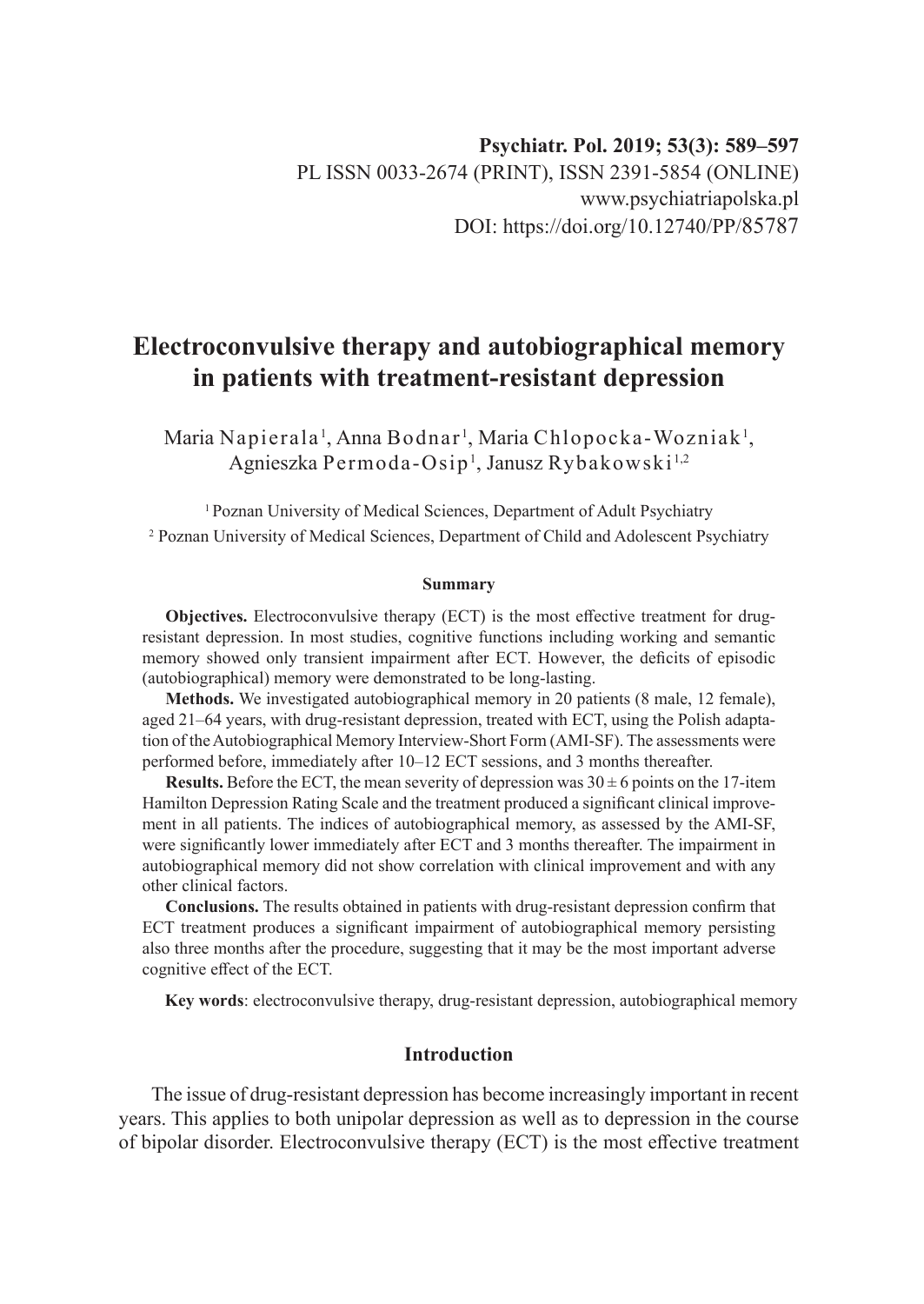for drug-resistant depression, according to recent recommendations [1]. The efficacy of ECT seems similar in both unipolar and bipolar depression [2, 3].

A significant concern about ECT is the possibility of its producing cognitive impairment. In their meta-analysis, Semkovska and McLoughlin [4] concluded that the ECT-related cognitive impairments are mainly limited to the first 3 days post-treatment and these deficits resolve during the subsequent 2 weeks. Fernie et al. [5] showed that the results of spatial recognition memory were poorer, compared to pre-ECT baseline, up to 3 months post-ECT, but significantly improved at 6 months. Kessler et al. [6] demonstrated no differences between general cognitive functions, before and after ECT, in treatment-resistant bipolar depression.

Previously, we investigated 63 patients (18 men, 45 women), aged 34–75 years. Cognitive assessments were performed before, immediately after 6–12 ECT sessions and 3 months thereafter, using *the Benton Visual Retention*, *Trail Making* (TMT), and *Rey-Osterrieth Complex Figure* (ROCF) tests, *the Digit Span* of *the Wechsler Adult Intelligence Scale*, and *the Rey Auditory Verbal Learning* (RAVLT), verbal fluency and Stroop tests. Immediately after ECT, a significant worsening was noted in some indices of memory and verbal functions. However, 3 months after ECT, the indices of both RAVLT and verbal fluency significantly improved compared to baseline, and those of the Benton and ROCF were significantly better than before ECT. *The Digit Span*, Stroop, and TMT were not affected by the treatment. The main weakness of our study was not measuring the autobiographical memory [7].

Apart from general cognitive functions, including working and semantic memory, the studies on the effect of ECT on episodic memory (autobiographical memory component) have consistently shown an adverse effect on this function, which may be long-lasting. In his review paper of 2008, Fraser et al. [8] presented the evidence of autobiographical memory (AM) impairment as a result of ECT. Objective measures found memory loss to be relatively short-term (< 6 months post-treatment), whereas subjective accounts reported amnesia to be more persistent ( $> 6$  months post-ECT). They also indicated on some effect of the ECT technique on this memory. An impairment of AM after ECT has been also confirmed in more recent research of Kessler et al. [6].

In most studies, for the assessment of AM, *the Autobiographical Memory Interview* (AMI) or its short version (*Short Form* – SF), elaborated by the researchers from Columbia University, has been used. Recently, Semkovska et al. [9] raised some doubts as to the reliability of measuring AM with this scale. In response to this, Harold Sackeim, the founder of the tool, presented the results of many studies showing unequivocal evidence for ECT's adverse effect on AM, assessed using the AMI or AMI-SF, arguing for the usefulness of these scales [10].

Therefore, the aim of the present study was to assess the effect of ECT on autobiographical memory in a group of Polish patients with drug-resistant depression, using *the Autobiographical Memory Interview* with the measures being performed before, immediately after ECT sessions and at 3 months after completing ECT.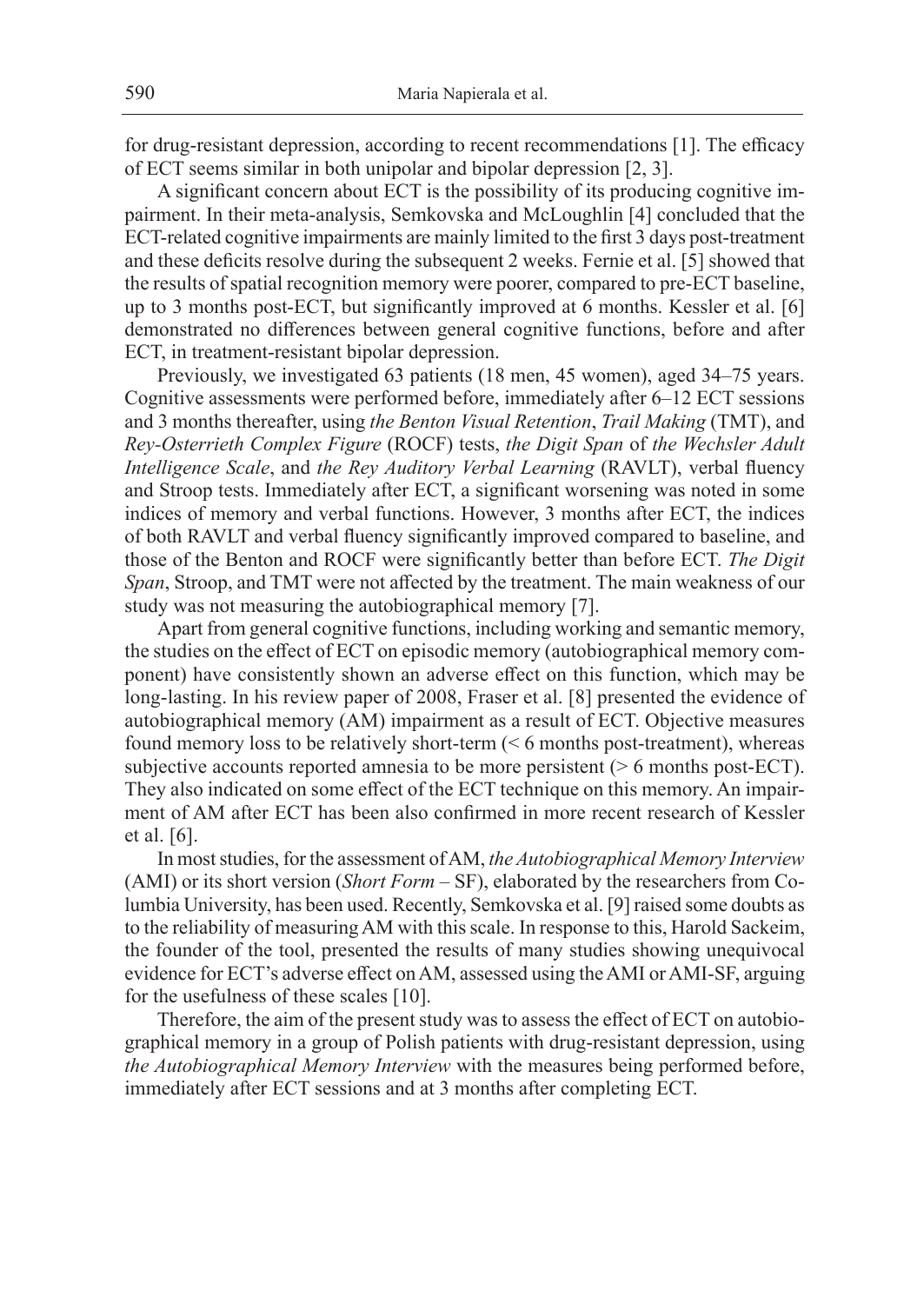#### **Method**

#### Patients

The study included 20 patients (8 men, 12 women), aged 21–75 years (mean age 53  $\pm$  12 years). The mean duration of illness was  $12.8 \pm 5.8$  years, and the mean duration of the depressive episode was  $4.5 \pm 7.5$  months. Unipolar depression was diagnosed in seven, and depression in the course of bipolar disorder (bipolar depression – BD) – in thirteen subjects, according to the ICD-10 diagnostic criteria [11]. The criterion for drug-resistant depression was a lack of improvement after at least two adequate courses of antidepressant and (or) mood stabilizing treatment (including augmentation) used in proper doses within the previous three months.

The most frequent drugs used before ECT were: quetiapine (19 patients), lithium (15 patients, including 4 UD, 11 BD), and venlafaxine (11 patients, 5 UD, 6 BD). During ECT, lithium and mood-stabilizing antiepileptic drugs were discontinued.

#### Qualification to ECT

Before ECT, each patient was examined by an anesthesiologist and a cardiologist and, if necessary, also by an endocrinologist to assess any contraindications for ECT. ECT was administered three times weekly, using a Thymatron System IV device. All the patients received 10–12 bilateral ECT sessions, with the two-sided arrangement of the electrodes in the frontotemporal area. As an anesthetic, patients received either propofol, in doses 2–3 mg/kg (9 patients), or ketamine, in doses 1–1.5mg/kg during second, fourth, sixth, eight and tenth session, alternatively with propofol (11 patients). As a muscle relaxant, succinylcholine, in doses 1–1.5 mg/kg, was used.

The applied electric charge varied between 100 and 300 mC and the parameters were chosen individually by the psychiatrist performing the procedure. The initial assessment was determined by adjusting to age and gender, and the dosage was determined at each session based on seizure activity, monitored by EEG recordings.

## Assessment of depression severity

Depression severity was measured by the 17-item *Hamilton Depression Rating Scale* (HDRS). The inclusion criterion for the study was 18 points or higher on HDRS, and the mean severity of depression before the ECT in the whole group, as measured by the HDRS, was  $30 \pm 6$  points. The HDRS measurement was performed after each ECT session. The criterion for response was a reduction of  $\geq$  50% of HDRS score compared with baseline. The remission was assumed when the HDRS score was 7 or less. The physicians assessing depression severity by the HDRS had previous training in its use.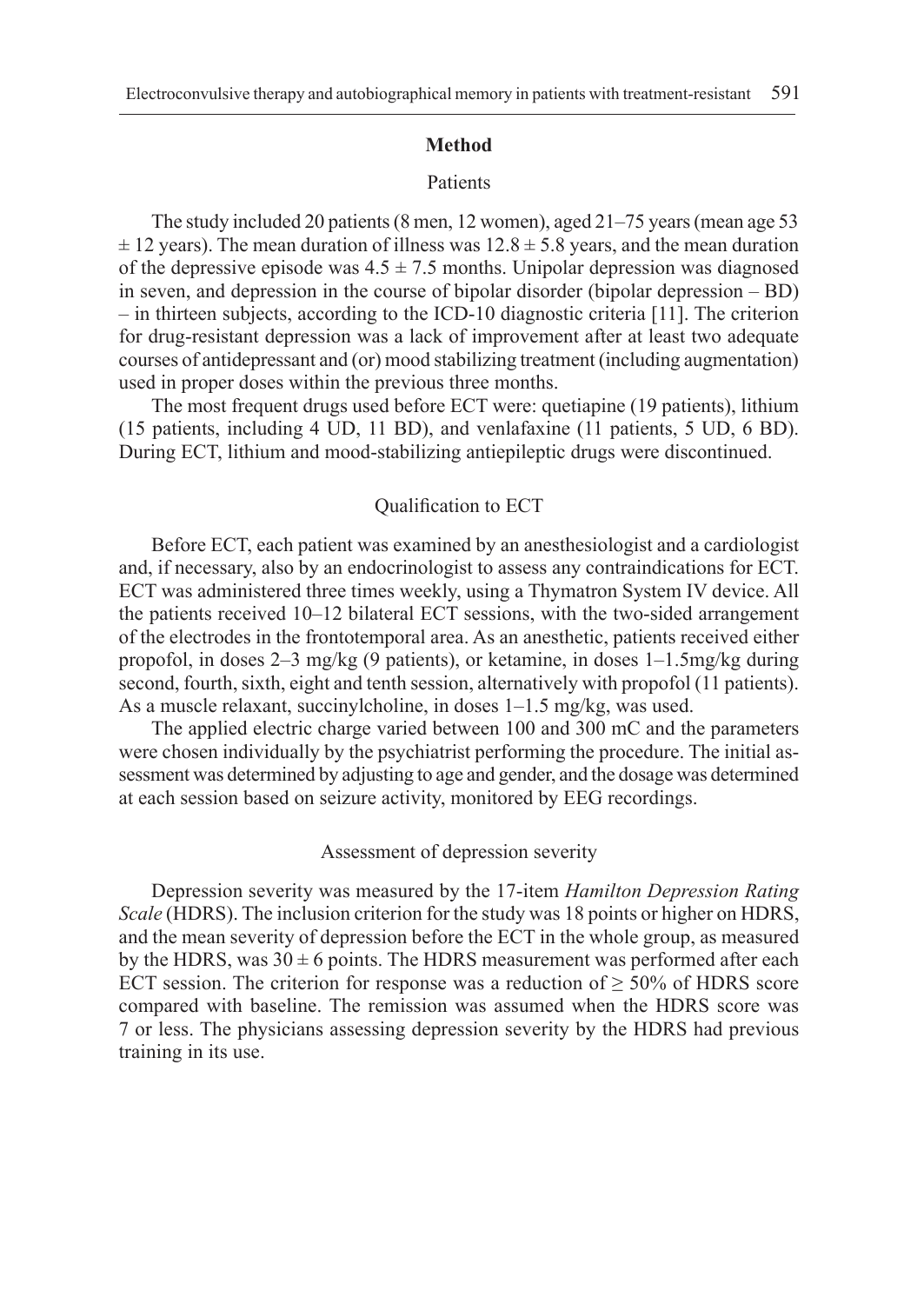#### Measurement of autobiographical memory

Autobiographical memory was assessed using the Columbia University *Autobiographical Memory Interview-Short Form* (AMI-SF) [12] translated into Polish by two of the authors (A.B. and J.R.) and adapted to Polish conditions. The AMI-SF consists of 30 questions about 6 autobiographical events. The main adaptation to Polish conditions was changing 'birthday' event to 'name-day' one, which is the more celebrated event in Poland. The patients were assessed using the AMI-SF before ECT, immediately after ECT sessions and 3 months after completing ECT.

The study was approved by the Bioethics Committee of Poznan University of Medical Sciences and all patients gave their informed consent after the nature of the procedures had been fully explained to them.

#### Statistical methods

The results of the subtests of autobiographical memory were presented as means  $\pm$  *SD*. Comparisons were made between the results at baseline and immediately after ECT and 3 months after ECT completion. The Shapiro-Wilk test was applied to check for a normal distribution. Since data did not follow the normal distribution, non-parametric tests were used. The comparison of parameters between three time points was performed by the use of ANOVA, Friedman test, with *post-hoc* analysis. Comparisons with the baseline for results obtained immediately after ECT and 3 months after ECT completion were done by means of the Mann-Whitney and Wilcoxon tests. The Spearman's *r* test was used to determine a correlation between variables. The calculations were performed using the Statistica (StatSoft) version 10 statistical package. The level of statistical significance was determined at alpha < 0.05.

#### **Results**

Before the ECT, the mean severity of depression in the whole group was  $30 \pm 6$ points (mean  $\pm$  *SD*), in patients with UD 32  $\pm$  7 points and in patients with BD 29 ± 5 points on *the Hamilton Depression Rating Scale* (HDRS). After the ECT, the mean severity of depression was  $5 \pm 6$  points, in patients with UD  $9 \pm 7$  points and in patients with BD  $3 \pm 5$  points. Higher severity of depression after ECT in UD compared with BD group attained statistical trend ( $p = 0.08$ , Mann-Whitney test). In 18 patients (6 with UD and 12 with BD), a significant clinical improvement ( $\geq$  50% reduction of HDRS score compared to baseline) was shown. In 15 patients (4 with UD and 11 with BD), the remission (7 or fewer points on HDRS) was obtained. The HDRS score after 3 months was  $7 \pm 7$ , and 10 patients (3 with UD and 7 with BD) remained in remission.

The results of the autobiographical tests at baseline, immediately after ECT and 3 months after ECT completion are shown in Table 1.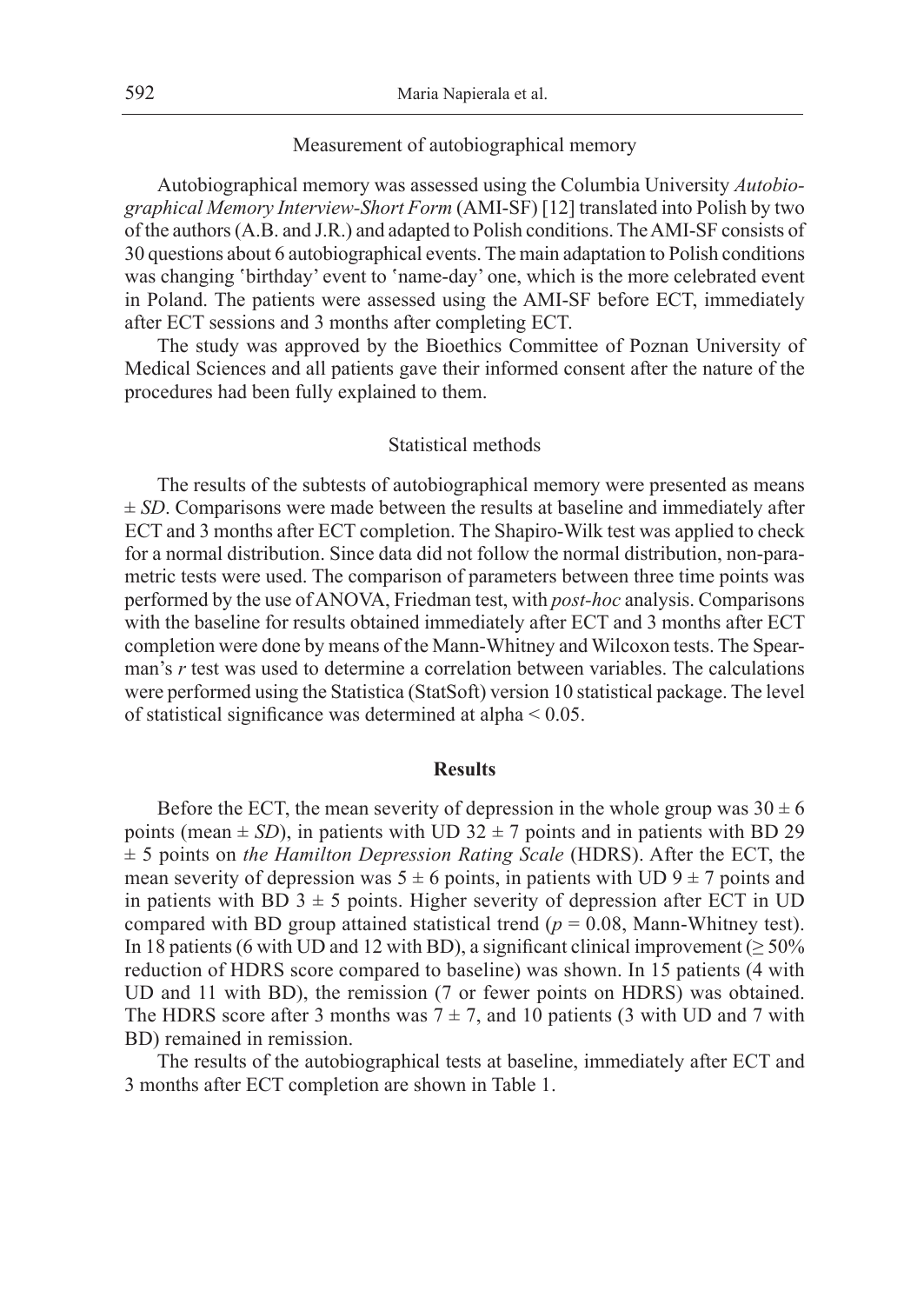| Components of<br>autobiographical memory | <b>Baseline</b> | Immediately after<br><b>ECT</b> | 3 months after<br><b>ECT</b> | Friedman ANOVA |
|------------------------------------------|-----------------|---------------------------------|------------------------------|----------------|
| Family member                            | $7.3 \pm 2.8$   | $6.3 \pm 3.0*$                  | $7.5 \pm 2.6$                | $p = 0.008$    |
| Travel                                   | $7.7 \pm 2.8$   | $6.0 \pm 3.2**$                 | $6.2 \pm 3.0**$              | $p = 0.002$    |
| New Year's Eve                           | $9.0 \pm 1.4$   | $6.7 \pm 3.1***$                | $7.4 \pm 1.7**$              | $p = 0.002$    |
| Name-day                                 | $7.0 \pm 3.1$   | $5.0 \pm 3.5^*$                 | $5.9 \pm 3.1***$             | p < 0.001      |
| Employment                               | $7.4 \pm 2.5$   | $6.1 \pm 2.5***$                | $6.9 \pm 2.7$                | $p = 0.005$    |
| Physical illness                         | $5.1 \pm 3.2$   | $2.5 \pm 2.5$ **                | $3.5 \pm 2.3**$              | p < 0.001      |
| Total                                    | $43 \pm 10$     | $31 \pm 12***$                  | $27 \pm 19***$               | p < 0.001      |

Table 1. **The effect of ECT on autobiographical memory – a study using the Polish adaptation of the Autobiographical Memory Interview-Short Form in 20 patients with treatment-resistant depression (the values are given as mean ± SD)**

Significant difference vs. baseline (Wilcoxon test): \*  $p < 0.05$ ; \*\*  $p < 0.01$ ; \*\*\*  $p < 0.001$ 

The indices of autobiographical memory, both total and in all domains of the AMI-SF, were significantly lower immediately after ECT and at 3 months thereafter, except for the scores on family member and employment, which, at 3 months, were similar to the pre-treatment values. Amnesia score showing the percentage of retrieved information immediately after ECT was 72%, and three months thereafter – 60%, however, these values were not significantly different.

Baseline results of the indices of AM did not correlate with age, duration of the depressive episode and initial HDRS score. The results of part III of the test (New Year's Eve) showed a negative correlation with duration of the illness both before and immediately after ECT completion. Amnesia scores both immediately and after 3 months following the procedure did not show correlation with age, gender, diagnosis, duration of illness, duration of the depressive episode, the percentage of improvement, and using propofol or propofol alternatively with ketamine for anesthesia.

## **Discussion**

In this paper, the dynamics of autobiographical memory was assessed in the time-frame of ECT treatment, using the Polish adaptation of the AMI-SF, in patients with treatment-resistant depression. The main finding of the study confirms that the retrograde amnesia for autobiographical information makes an adverse effect of ECT. The indices of autobiographical memory, both total and in all domains of the AMI-SF, were significantly lower immediately after ECT and at 3 months thereafter, except for the scores on family member and employment, which, at 3 months, were similar to the pre-treatment values. This may confirm the results of recent meta-analyses and research of this topic [5, 6, 10].

In our study, the only obtained correlation was that between duration of the illness and one subdomain of the AMI-SF (New Years' Eve). Apart from this, the impairment of AM did not correlate with age, gender, diagnosis, duration of illness, duration of the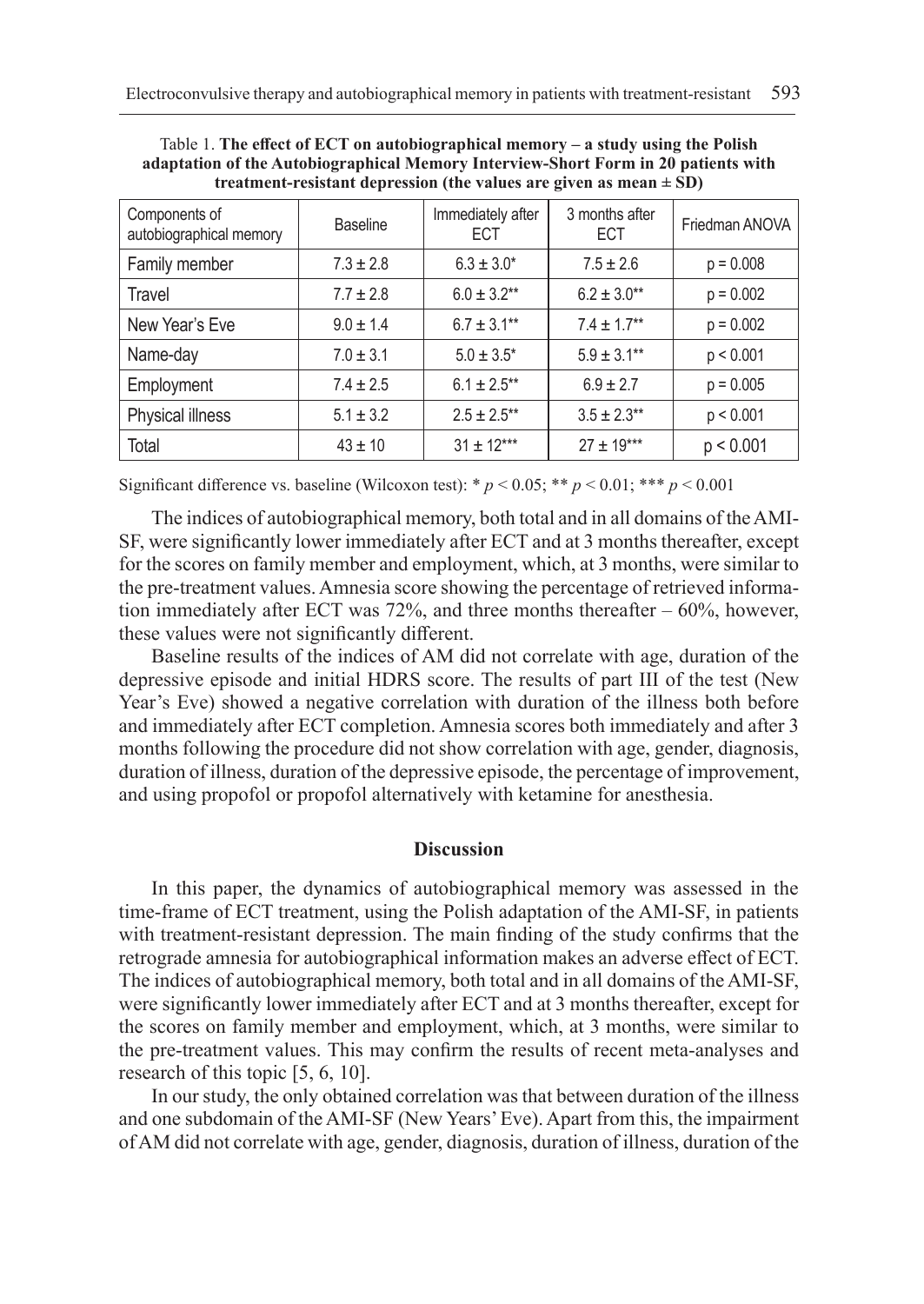depressive episode, the percentage of improvement, and using propofol or propofol alternatively with ketamine for anesthesia. Therefore, the AM impairment in treatmentresistant depressed patients in the course of ECT treatment may be independent of clinical factors.

Analyzing the effect of ECT on autobiographical memory, several variables should be taken into account such as (1) time of the measurement; (2) a tool used for the assessment (self-descriptive or objective); (3) specificity of the procedure (number of sessions, electric charge, type of anesthesia, placement of the electrodes); (4) individual patients' features such as depression severity and cognitive functioning before ECT.

Sackeim et al. [13] showed that AM index at 2 months after ECT (after the previous worsening) remains at the same level as before ECT. They measured autobiographical memory by means of *the Autobiographialc Memory Interview* (AMI) in its full version as well as *the Subjective Self-assessment Memory Questionnaire* (SSMQ). The AMI was used in its basic form regarding childhood, early adulthood and present life. Also, Calev et al. [14] demonstrated that AM index, after the previous worsening, at 1 month after ECT achieves the baseline levels and after 6 months it achieves a higher level than before ECT. For the assessment of AM, they used the SSMQ and *the Personal Memory Questionnaire* (PMQ), from which the AMI was adapted. Some studies [15] show that an impairment of AM after ECT affects the events closer to ECT, which we included in our study using the AMI-SF, therefore the AMI index in our study can be lower compared with quoted studies. *The Autobiographical Memory Interview*, as an objective tool, seems less susceptible to worsening of AM during depressive episode than self-description tests (e.g., SSMQ) [16], however, in its basic form, having a high number of items and focusing on earlier periods may to less extent reflect an impairment due to ECT.

The results of our study confirm worsening of AM with bilateral placement of the electrodes [17], with their frontal location [18] and a high electric current [19]. Adjusting electric current to seizure activity did not have a significant effect in our study. In a research of Mayur et al. [20], it was found that AM was less affected when in ECT procedure 0.3-millisecond ultra-brief pulses were used compared with 1-millisecond brief-pulses.

An important limitation of our study is a lack of a control group of depressed patients, not having ECT, in which serial assessment of autobiographical memory was performed. In studies using the AMI-SF tool, a decrease in AM has been also found in depressed patients who have never received ECT [21, 22]. On the other hand, in his recent paper, Jelovac et al. [23] showed a reduction of episodic autobiographical memory in depressed patients both before ECT as well as at the end of treatment course and at 3-month follow-up, using *the Kopelman Autobiographical Memory Interview* [24].

The study has many other limitations such as, e.g., a small number of assessed patients and the follow-up assessment performed only at 3 months following the procedure. Furthermore, the baseline cognitive functioning was not assessed, and therefore individual factors affecting cognitive reserve, which could influence AM, were not included.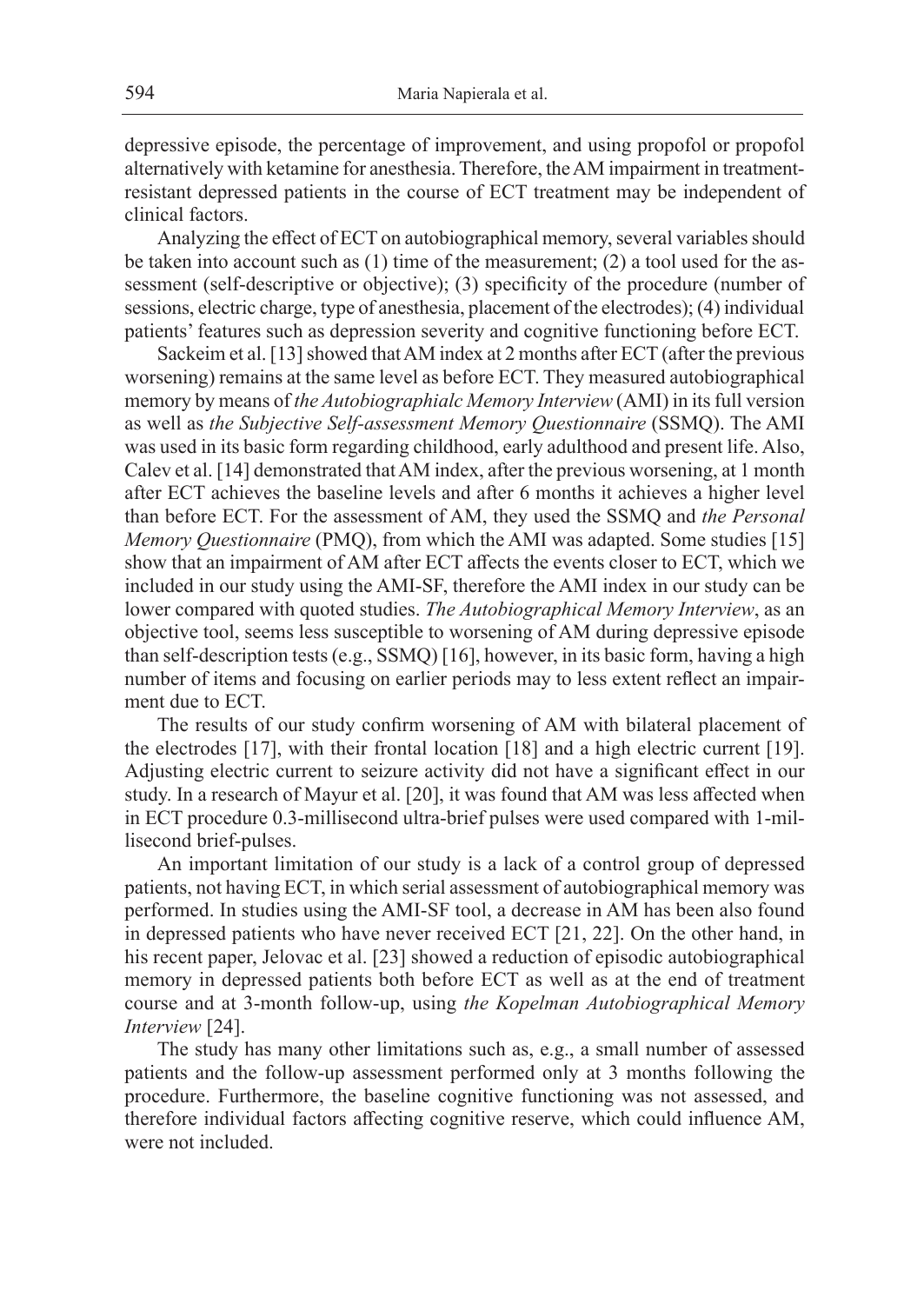It should be borne in mind that a measured phenomenon of AM could have been altered by the illness itself. Contemporary research on AM in depression show that dysfunctions of this memory can be a precursor of depression and also a consequence of depressive symptoms. These dysfunctions have the form of less detailed and specific autobiographical memories, characterized by excessive generalization referred to as 'over-general autobiographical memory' [26, 27]. It is conceivable that such abnormality has also been present in our patients with treatment-resistant depression.

Bearing all these limitations in mind, we believe that our results confirm an adverse effect of ECT on autobiographical memory, as assessed by the AMI-SF. Therefore, this cognitive function seems to be the most vulnerable to this procedure and may be an important adverse cognitive effect of ECT.

## **Conclusions**

- 1. In the studied patients with drug-resistant depression, ECT caused a significant deterioration of autobiographical memory assessed using the Polish version of the AMI-SF.
- 2. Deterioration of autobiographical memory also persisted three months after ECT.
- 3. Deterioration of autobiographical memory may be the most important cognitive adverse effect of ECT.

#### **References**

- 1. Bschor T, Bauer M, Adli M. *Chronic and treatment-resistant depression diagnosis and stepwise therapy*. Dtsch. Arztebl. Int. 2014; 111(45): 766–776.
- 2. Bailine S, Fink M, Knapp R, Petrides G, Hussain MM, Rasmussen K et al. *Electroconvulsive therapy is equally effective in unipolar and bipolar depression*. Acta Psychiatr. Scand. 2010; 121(6): 431–436.
- 3. Dierckx B, Heijnen WT, van den Broek WW, Birkenhäger TK. *Efficacy of electroconvulsive therapy in bipolar versus unipolar major depression: A meta-analysis*. Bipolar. Disord. 2012; 14(2): 146–150.
- 4. Semkovska M, McLoughlin DM. *Objective cognitive performance associated with electroconvulsive therapy for depression: A systematic review and meta-analysis*. Biol. Psychiatry 2010; 68(6): 568–577.
- 5. Fernie G, Bennett DM, Currie J, Perrin JS, Reid IC. *Detecting objective and subjective cognitive effects of electroconvulsive therapy: Intensity, duration and test utility in a large clinical sample*. Psychol. Med. 2014; 44(14): 2985–2994.
- 6. Kessler U, Schoeyen HK, Andreassen OA, Eide GE, Hammar A, Malt UF et al. *The effect of electroconvulsive therapy on neurocognitive function in treatment-resistant bipolar disorder depression*. J. Clin. Psychiatry 2014; 75(11): e1306–1313.
- 7. Bodnar A, Krzywotulski M, Lewandowska A, Chlopocka-Wozniak M, Bartkowska-Sniatkowska A, Michalak M et al. *Electroconvulsive therapy and cognitive functions in treatment-resistant depression*. World J. Biol. Psychiatry 2015; 17(2): 159–164.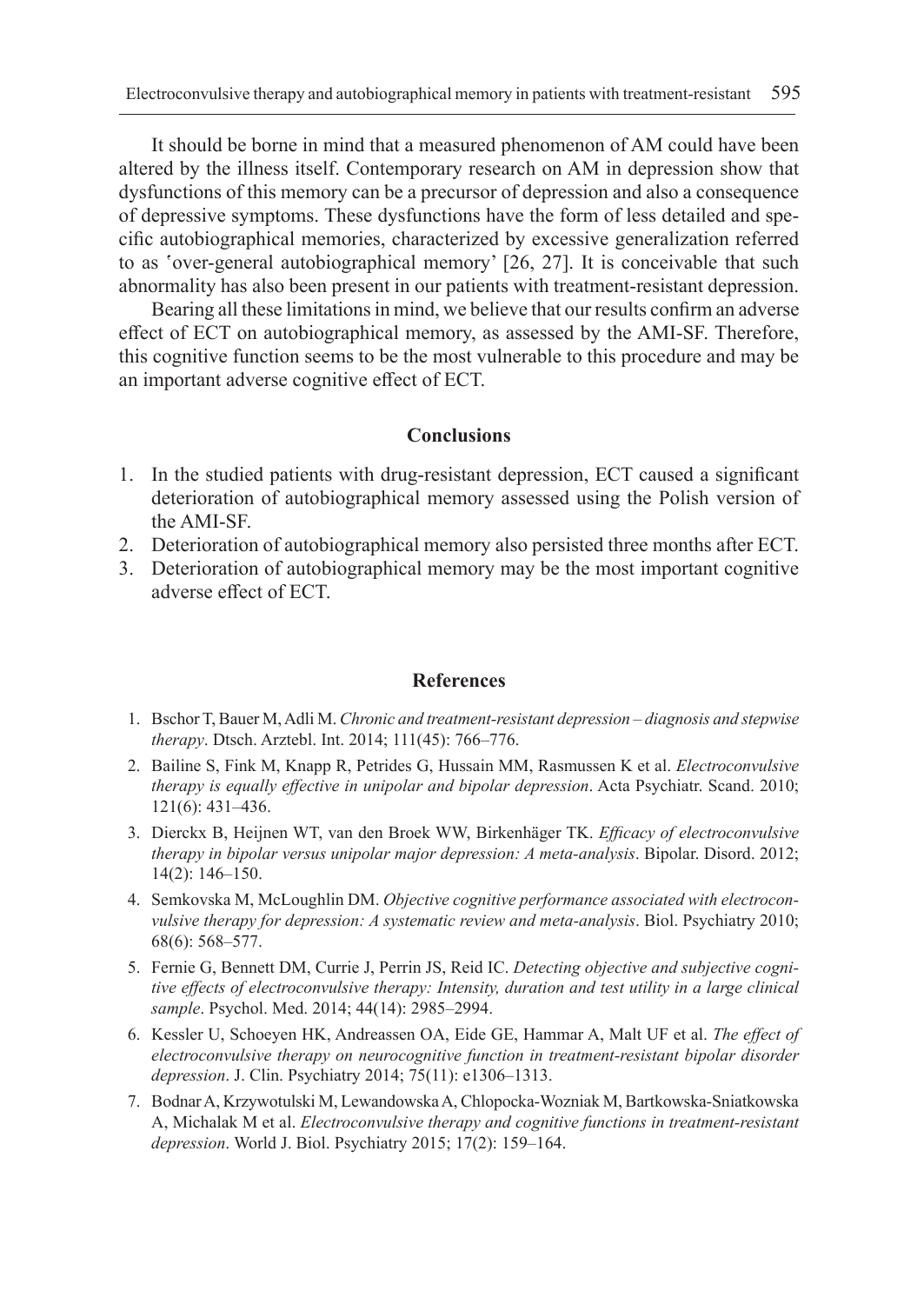- 8. Fraser LM, O'Carroll RE, Ebmeier KP. *The effect of electroconvulsive therapy on autobiographical memory: A systematic review*. J. ECT 2008; 24(1): 10–17.
- 9. Semkovska M, Noone M, Carton M, McLoughlin DM. *Measuring consistency of autobiographical memory recall in depression*. Psychiatry Res. 2012; 197(1–2): 41–48.
- 10. Sackheim HA. *Autobiographical memory and electroconvulsive therapy: Do not throw out the baby*. J. ECT 2014; 30(3): 177–186.
- 11. Pużyński S, Wciórka J. *Klasyfikacja zaburzeń psychicznych i zaburzeń zachowania w ICD-10. Badawcze kryteria diagnostyczne*. Krakow: Vesalius; 1998.
- 12. McElhiney MC, Moody BJ, Sackeim HA. *Manual for Administration and Scoring the Columbia University Autobiographical Memory Interview – Short Form, Version 3*. New York: New York State Psychiatric Institute; 2001.
- 13. Sackeim HA, Prudic J, Devanand DP, Nobler MS, Lisanby SH, Peyser S et al. *A prospective, randomized, double-blind comparison of bilateral and right unilateral electroconvulsive therapy at different stimulus intensities*. Arch. Gen. Psychiatry 2000; 57(5): 425–434.
- 14. Calev A, Nigal D, Shapira B, Tubi N, Chazan S, Ben-Yehuda Y et al. *Early and long term effects of electroconvulsive therapy and depression on memory and other cognitive functions*. J. Nerv. Ment. Dis. 1991; 179(9): 526–533.
- 15. Lisanby SH, Maddox JH, Prudic J, Devanand DP, Sackeim HA. *The effects of electroconvulsive therapy on memory of autobiographical and public events*. Arch. Gen. Psychiatry 2000; 57(6): 581–590.
- 16. Coleman EA, Sackeim H, Prudic J, Devanand DP, McElhiney MC, Moody BJ. *Subjective memory complaints prior to and following electroconvulsive therapy*. Biol. Psychiatry 1996; 39(5): 346–356.
- 17. Sackeim HA, Prudic J, Devanand DP, Kiersky JE, Fitzsimons L, Moody BJ et al. *Effects of stimulus intensity and electrode placement on the efficacy and cognitive effects of electroconvulsive therapy*. N. Engl. J. Med. 1993; 328(12): 839–846.
- 18. Squire LR. *ECT and memory dysfunction*. In: Lerer B, Werner RD, RH Belmaker RH, editors. *ECT: Basic mechanisms*. London: John Libbey; 1984. P. 156–163.
- 19. McCall WV, Reboussin DM, Weiner RD, Sackeim HA. *Titrated moderately suprathreshold vs fixed high-dose right unilateral electroconvulsive therapy: Acute antidepressant and cognitive effects*. Arch. Gen. Psychiatry 2000; 57(5): 438–444.
- 20. Mayur P, Byth K, Harris A. *Autobiographical and subjective memory with right unilateral highdose 0.3-millisecond ultrabrief-pulse and 1-millisecond brief-pulse electroconvulsive therapy: A double-blind, randomized controlled trial*. J. ECT 2013; 29(4): 277–282.
- 21. McElhiney MC, Moody BJ, Steif BL, Prudic J, Devanand DP, Nobler MS et al. *Autobiographical memory and mood effects of electroconvulsive-therapy*. Neuropsychology 1995; 9(4): 501–517.
- 22. Semkovska M, McLoughlin DM. *Measuring retrograde autobiographical amnesia following electroconvulsive therapy: Historical perspective and current issues*. J. ECT 2013; 29(2): 127–133.
- 23. Jelovac A, O'Connor S, McCarron S, McLoughlin DM. *Autobiographical memory specificity in major depression treated with electroconvulsive therapy*. J. ECT 2016; 32(1): 38–43.
- 24. Kopelman MD, Wilson BA, Baddeley AD. *The autobiographical memory interview: A new assessment of autobiographical and personal semantic memory in amnesic patients*. J. Clin. Exp. Neuropsychol. 1989; 11(5): 724–744.